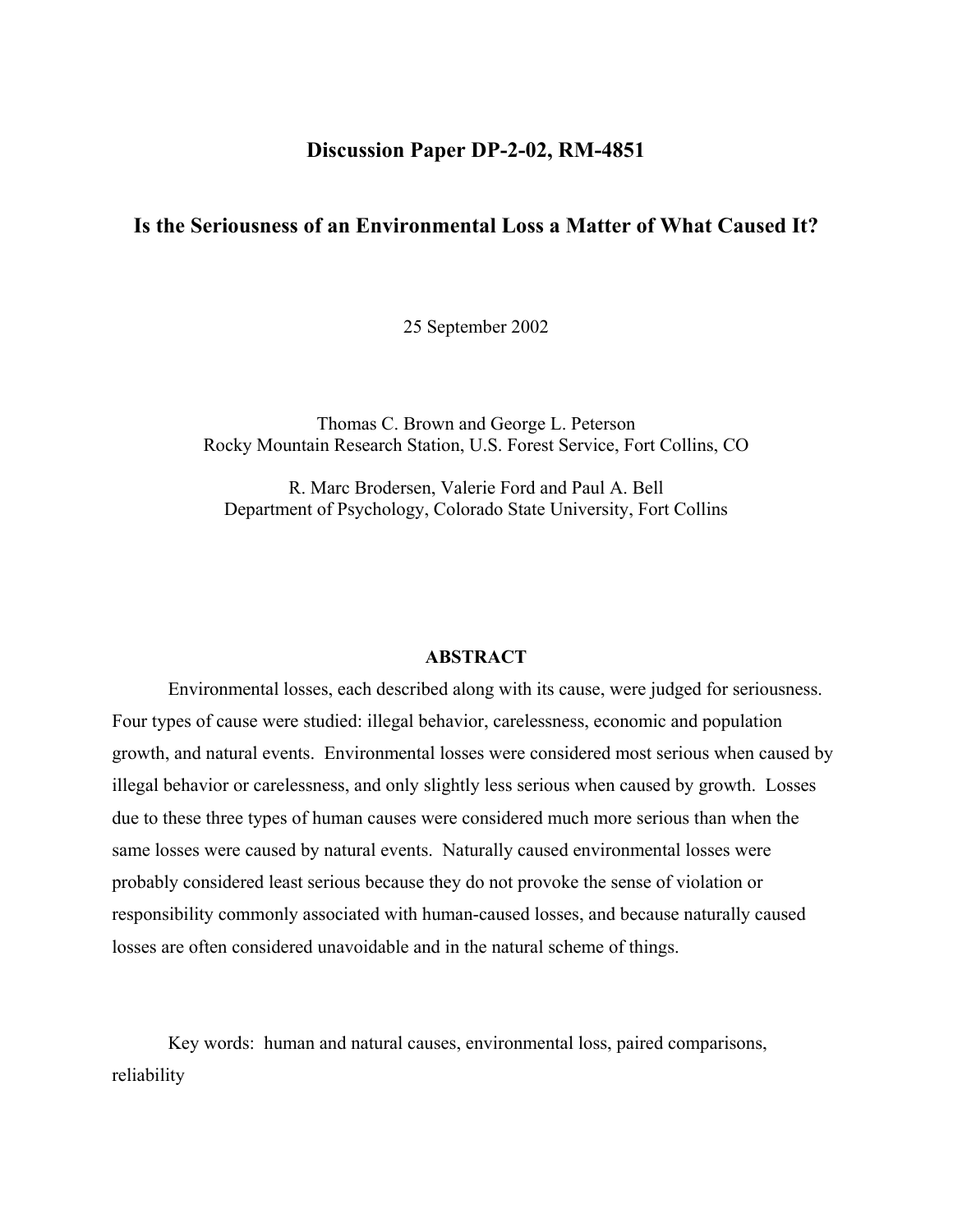$\overline{a}$ 

# **Is the Seriousness of an Environmental Loss a Matter of What Caused It?**

### **INTRODUCTION**

If something privately owned such as an automobile is insured for a specific value and is damaged or destroyed through no fault of the owner, the insured value and thus the payout to the owner is typically the same regardless of the cause of the loss. For example, the payoff for loss of the automobile typically would be the same whether the cause was a traffic accident, a garage fire, theft, or hail. Generally, how much the lost object was worth does not depend on what caused its loss. We would think that a similar principle would hold for environmental losses. For example, the value of a stand of trees lost to fire should probably not differ whether the loss was caused by a careless camper or by an arsonist. Or the value of a lost herd of elk should probably not differ depending on whether the elk died because of poaching, because of an unusually harsh winter, or because of disease. $<sup>1</sup>$ </sup>

Yet it is becoming increasingly clear that people's evaluations of losses—including their judgments of the importance or seriousness of the losses, and of the appropriateness of injured parties receiving compensation for the losses—are affected by more than just the magnitude or consequences of the loss (see Baron, 1993). Chief among the other influences is the cause of the loss.

Three studies have documented the effect of cause in evaluations of environmental losses. Each evaluated how natural as opposed to human causes affected assessments of the losses. First, Kahneman et al. (1993) found that people judged a series of environmental losses to be more "important" if caused by human action than if caused by a natural event. Second, DeKay and McClelland (1996) found that people placed higher priority on saving endangered species threatened by humans than on those threatened by natural forces. $2$  Third, Brown et al.

<sup>&</sup>lt;sup>1</sup> What a lost resource is worth must be distinguished from how much compensation should be paid by the person who caused the loss. Compensation, if paid by the injurer, may include a penalty (especially if the action was avoidable) to be added to the cost of restoration. The penalty may both penalize the injurer and help to compensate the injured for the sense of violation they suffered (see Radin, 1993)

<sup>&</sup>lt;sup>2</sup> Subjects were asked "How much should we be doing right now to save the species?" The higher priority of species threatened by humans may have been due in part to subjects assuming that humancaused endangerment was more amenable to intervention than was naturally caused endangerment.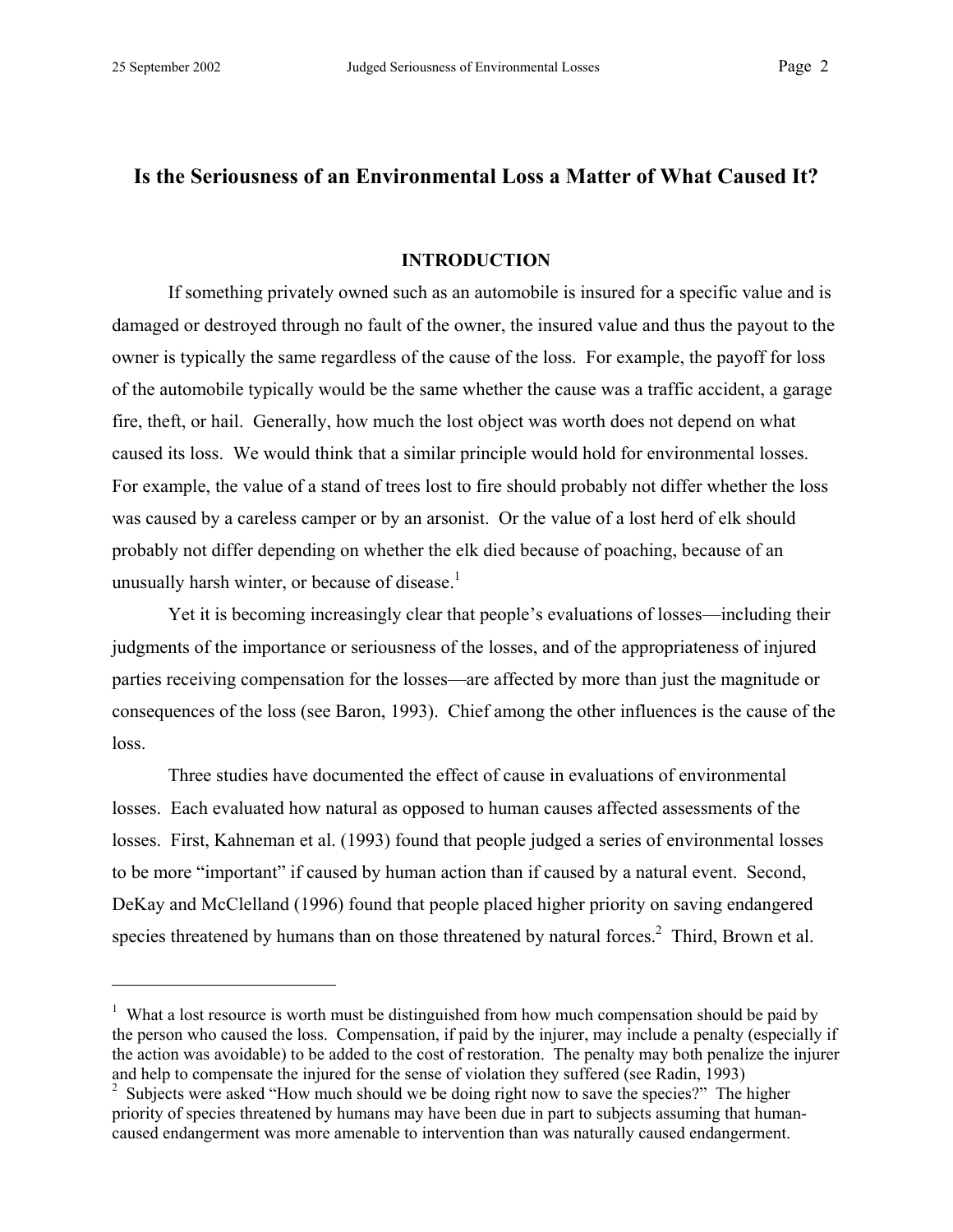(2002) found that the judged "seriousness" of several environmental losses was greater if they were caused by human action than if caused by a natural event.

This effect of cause on judgments of losses has also been found in assessments of personal injuries. Two sets of studies have documented this finding. First, Baron and Ritov (1993) and Baron (1993) asked subjects what they recommended regarding compensation to be paid to a person sustaining personal injury. Compensation was more often recommended when the injury was caused by another person or by a firm than when it was caused by nature. This was so even when subjects were told that the amount of compensation would have no effect on the amount of punishment, if any, that was imposed on the injurer.

The second set of evidence relates to jury awards. Most states in the U.S. use comparative negligence standards to determine the damage payments to injured parties. Juries are instructed to do two separate things; first they determine the responsibility of both the defendant and the plaintiff (the injured party), and then they estimate the total damage to the plaintiff, knowing that the court will reduce the ultimate award to the plaintiff below total damage if the jury found the plaintiff to be partly responsible for the injury. However, studies have found that juries' estimates of total damage are inversely related to the degree to which the plaintiff was considered responsible (e.g., Feigenson, Park, & Salovey, 1997; Zickafoose & Bornstein, 1999). Even though specifically instructed to determine the gross amount of damages incurred by the plaintiff without regard to the plaintiff's degree of negligence, jurors' estimates reflected in part their assessments of negligence.

The value of an environmental loss (to be compared for decision making with the cost of its restoration and future protection) is not the same as its "importance" or "seriousness." Value would typically be measured in monetary terms, such as willingness to pay to avoid the loss. However, willingness to pay appears to be related to judgments of importance or seriousness. For example, Hoehn and Randall (2002) found that judged "seriousness" of damages to water quality caused by mining was positively correlated with stated willingness to pay for restoration. Similarly, Kahneman et al. (1993) found that judged "importance" of environmental losses was positively correlated with stated willingness to pay for intervention. Thus, a better understanding of the relation of cause to judgments of importance, seriousness, and other indications of magnitude should be useful in interpreting judgments of willingness to pay. This study is a small step toward that enriched understanding. We look more closely at the effect of cause on judgments of seriousness.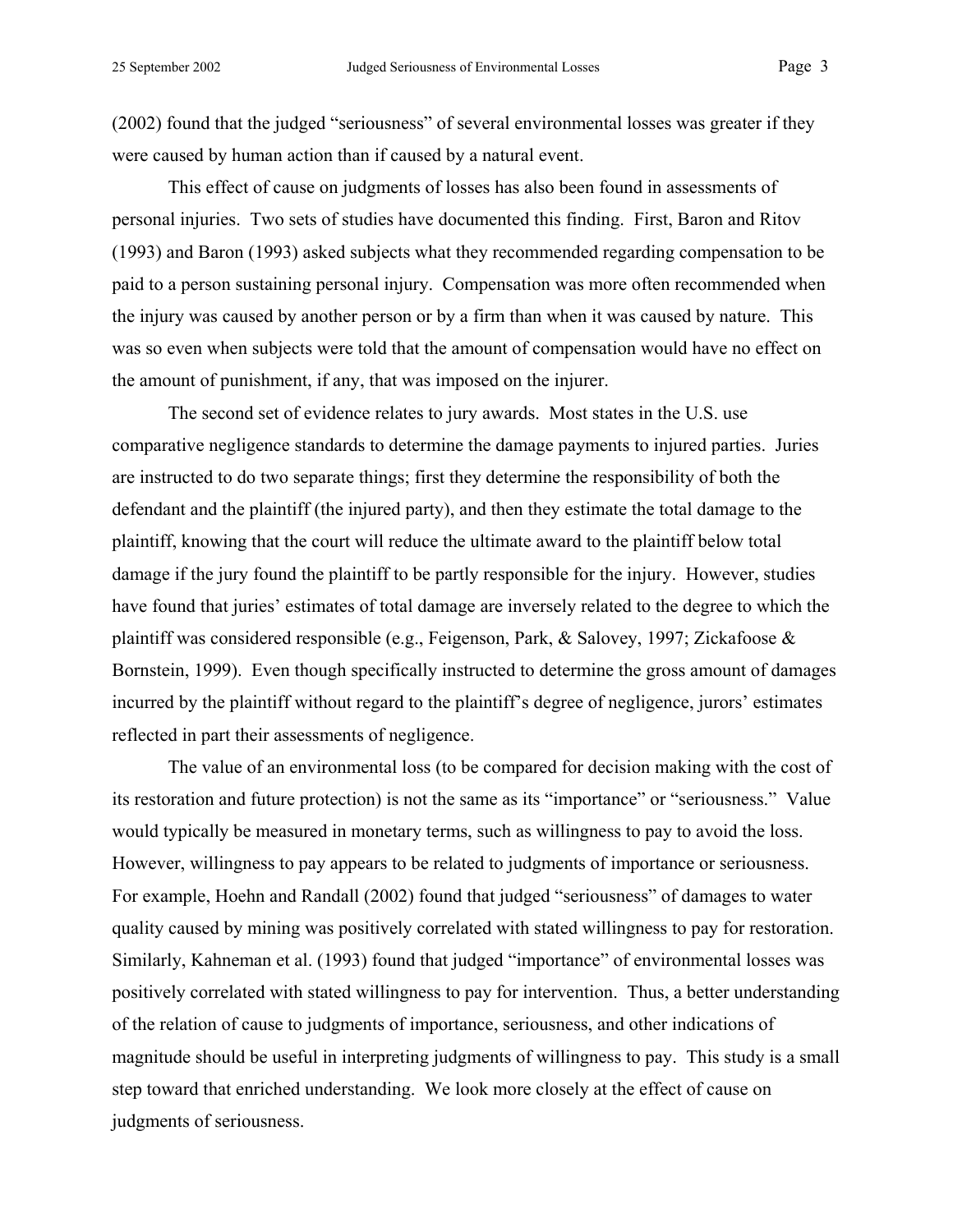$\overline{a}$ 

With environmental losses, at least three kinds of human cause are possible. The previous research cited above did not differentiate among them. A loss may or may not be clearly attributable to a person or distinct group.<sup>3</sup> A cause not attributable to a specific person or entity is economic and population growth. For example, a decrease in air quality might be attributed to the increase in automobile use that occurs with growth. And if attributable to a specific entity, a loss might be the result of either an illegal action or carelessness.<sup>4</sup> For example, air pollution from emissions at an industrial plant may result from willful disregard of environmental laws or careless maintenance of pollution control equipment. We sought to determine how the judged seriousness of environmental losses varies among these three types of human cause—illegal behavior, carelessness, and growth—and how judged seriousness differs between those causes and natural causes. A natural cause of decreased air quality, for example, might be forest fires started by lightning.

Our basic approach was to obtain paired comparison judgments of seriousness of loss for a series of loss+cause descriptions, where some of the losses were presented separately with each of the four different kinds of cause. Subjects were asked to judge the losses, not the causes, though each loss description included a cause. Air quality was one of the losses we used, described as caused in each of the four ways mentioned above. Other losses were of elk in a national forest, of large trees in a nearby forest, and of aquatic life in a local river. We attempted to present the various loss+cause descriptions so as to maintain independence among the various paired comparisons. A subsidiary objective of the study was to assess the reliability of such judgments.

We hypothesized that judged seriousness would be greater for human-caused than naturally caused losses. Indeed, given the abundant evidence from previous studies, we would

 $3$  Some evidence of the importance of attribution is found by comparing the study by Kahneman et al. (1993), mentioned above, with that by Walker et al. (1999). Most of the losses used by Kahneman et al., when described as human-caused, were not easily attributable to specific individuals with ample ability to pay for restoration. Kahneman et al. found for these losses that willingness to pay increased with judged importance. Walker et al. qualify the Kahneman et al. finding by showing that willingness to pay to restore human-caused losses depends on *who* caused the loss. People are willing to pay less when the entity causing the loss is clearly identifiable and considered able to pay, such as a corporation, than when the entity is society in general.

<sup>&</sup>lt;sup>4</sup> A category of human cause of loss that we did not evaluate is intentional but legal loss, such as the loss of large trees resulting from a clear cut legally carried out by the land owner, or the loss of a view from growth of trees in a neighbor's yard (in the absence of covenants prohibiting such obstructions). Intentional but legal loss could also include loss by omission, that is, by not having done something that could have avoided the loss (Baron, 1993).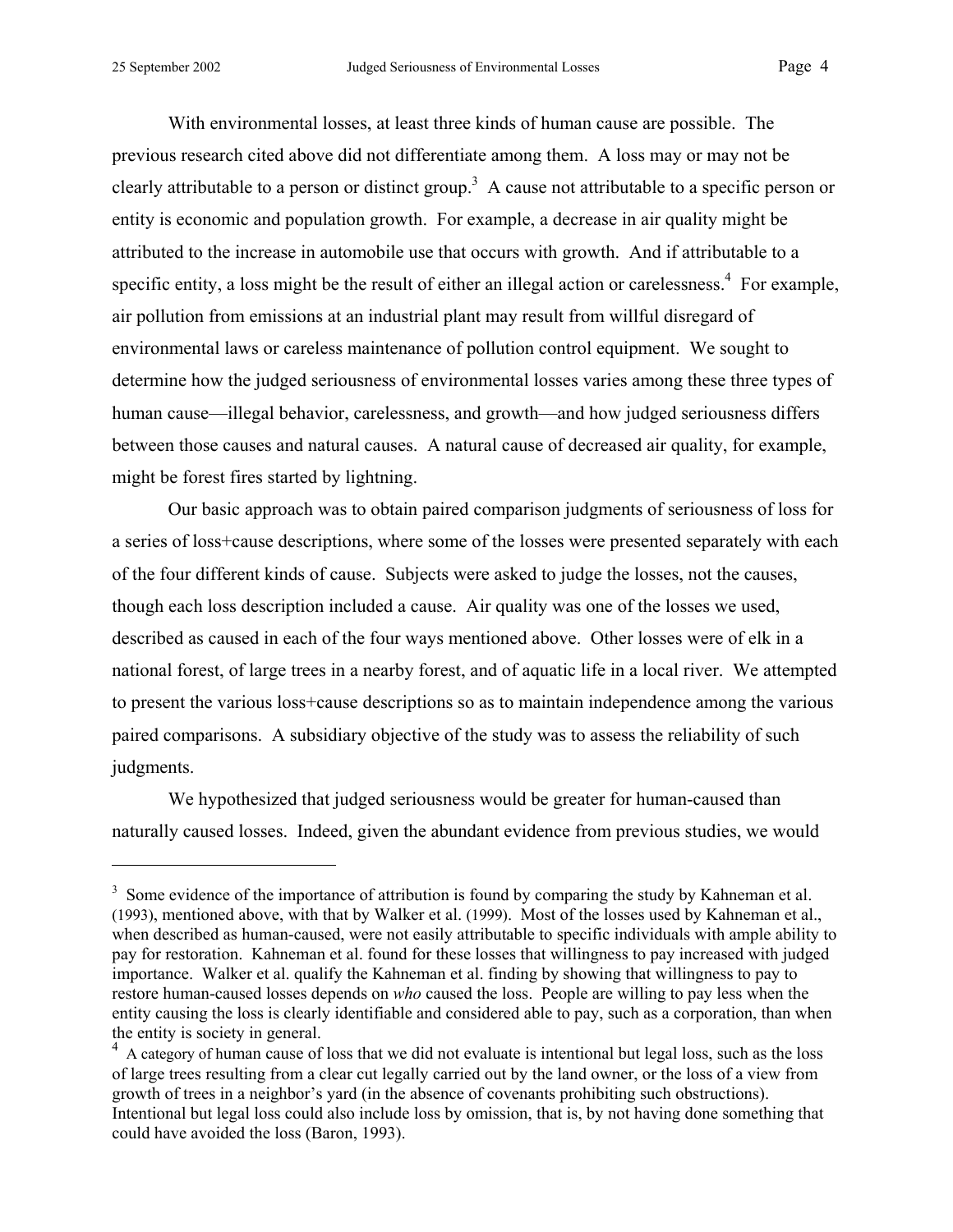1

have been very surprised to find evidence to the contrary. Most importantly here, we also expected that losses due to illegal acts would be judged most serious of all, followed by losses due to carelessness and then losses due to economic and population growth.

### **METHOD**

## **Participants and Experimental Design**

Participants were 253 undergraduates at Colorado State University in Fort Collins, Colorado. Participation satisfied part of an Introductory Psychology course research requirement.

To examine the effect of cause on peoples' judgments of the seriousness of environmental losses, we obtained comparative judgments for 24 losses, each of which was attributed to a cause (the 24 loss+cause descriptions are called "items" herein). For example, one item was "Loss of 200 elk on National Forest land west of Fort Collins due to poaching (illegal hunting)," and another was "Loss of a  $\frac{1}{2}$  square mile of large ponderosa pine west of Fort Collins due to a new housing development." Criteria for selecting losses and causes included: (1) believability (the items should make sense to the subjects); (2) brevity (capable of being conveyed in a single sentence); (3) variety (the losses should involve a mix of different resources); and (4) comparability (the losses should not be so different in seriousness that judgments are overly obvious). Similarity of description format was maintained by beginning each item with "Loss of…" and transitioning to cause with "due to."

The 24 items consisted of 16 target items and 8 filler items. The 16 target items were created by crossing four losses with four types of cause. The four types of cause were illegal behavior, carelessness, economic and population growth, and natural event. The four target losses were such that they could actually be caused by each of the four types of cause. The 8 filler losses were different from each other and from the target losses. Type of cause was distributed evenly across the filler items such that each type of cause was represented twice.<sup>5</sup>

To minimize the chance of subjects using simplifying rules for making their choices, and thus to help maintain independence among the judgments, the items were grouped into four sets so that within a set subjects never compared a specific loss with itself (i.e., never compared two

<sup>&</sup>lt;sup>5</sup> Most of the losses are biological entities, such as eagles, elk, fish, and trees, but the following three are conditions affecting human health or enjoyment of the surroundings: loss of clean air days, loss of the view of the mountains, and loss of nighttime quiet.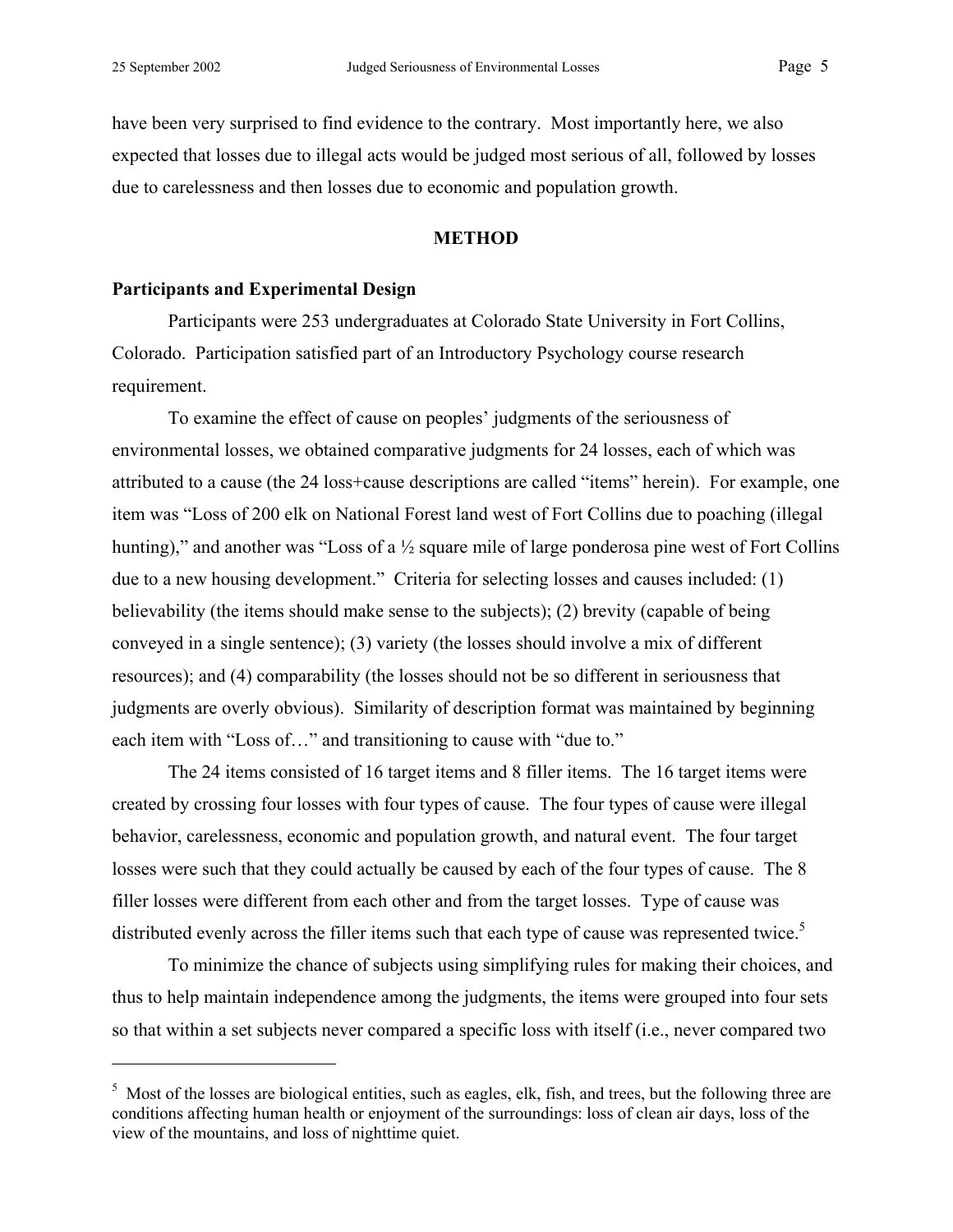causes of the same loss). This was accomplished by arranging the 16 target items into four groups of four items each. Each group of target items covered each of the four losses and each of the four causes (thus avoiding duplication of loss or type of cause within a group). The 8 filler items were combined with each group of four target items to form four sets of 12 items (Tables 1 and 2). Each subject responded to all possible pairs of the items in a set (6 pairs among the target items, 32 pairs comparing a target item with a filler item, and 28 pairs among filler items, for a total of 66 pairs per set). Each subject responded to all four sets. Thus, each subject responded to 4 x  $66 = 264$  pairs.

The filler items served two purposes: to cloak the focus on the target items, thereby helping to maintain independence among judgments of the target items, and to allow measures of reliability based on the repeated judgments of the filler item-by-filler item pairs that were judged four separate times by each subject. Reliability tests focused on two issues: whether responses to the filler items differed by set, and whether they differed by sequence of presentation (i.e., by whether they were encountered first, second, third, or last as the subjects proceeded through the four sets). Reliability tests were performed in terms of respondent consistency, item preference score, and time taken to make choices.

We adopted a Thurstonian (1927) model of the paired comparison response process, which characterizes judgment as a stochastic process through which the location of an item along the dimension of interest at a given time falls along a range distributed about the item's true value. For item *i* the model is  $U_i = V_i + \varepsilon_i$  where  $U_i$  is a momentary relative magnitude along the judgmental continuum,  $V_i$  is its expected value, and  $\varepsilon_i$  represents dispersion attributed to random fluctuations in perception and judgment. Some degree of randomness is always expected, leading to inconsistency in a subject's paired comparisons. Inconsistency in choice increases the closer are the *V*s and the larger are the *ε*s of the items being compared. *V*, however, is assumed to remain constant for a person in a given judgmental context, such as in a session during which paired comparison responses are provided among a set of randomly ordered pairs of items. When used with a sufficient number of subjects, the paired comparison procedure, given certain assumptions about the *ε*s, allows the *V*s to be estimated for the population along an interval scale (Torgerson, 1958).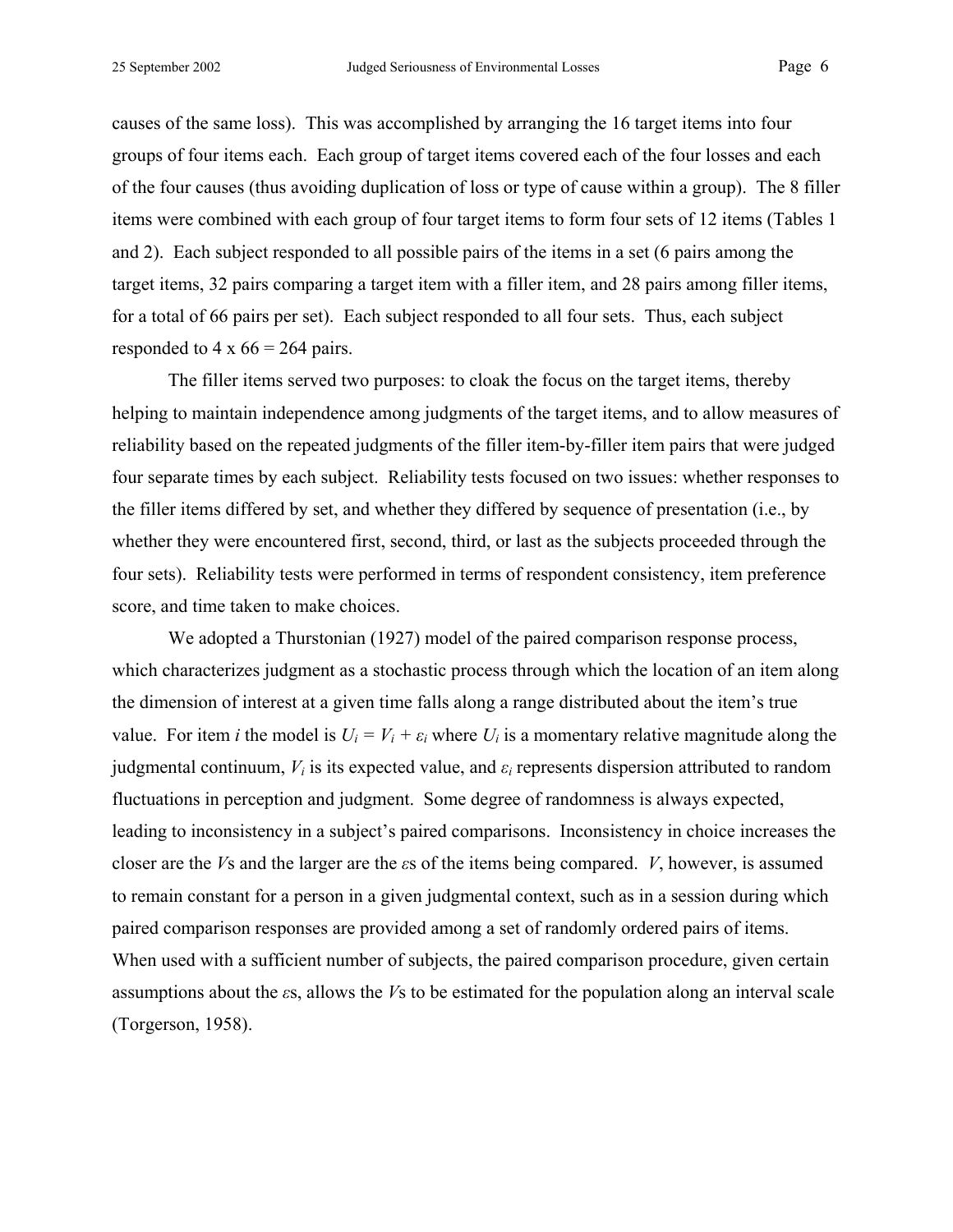$\mathcal{L}_\mathcal{L} = \{ \mathcal{L}_\mathcal{L} = \{ \mathcal{L}_\mathcal{L} = \{ \mathcal{L}_\mathcal{L} = \{ \mathcal{L}_\mathcal{L} = \{ \mathcal{L}_\mathcal{L} = \{ \mathcal{L}_\mathcal{L} = \{ \mathcal{L}_\mathcal{L} = \{ \mathcal{L}_\mathcal{L} = \{ \mathcal{L}_\mathcal{L} = \{ \mathcal{L}_\mathcal{L} = \{ \mathcal{L}_\mathcal{L} = \{ \mathcal{L}_\mathcal{L} = \{ \mathcal{L}_\mathcal{L} = \{ \mathcal{L}_\mathcal{$ 

## Table 1. Items.

#### **A. Target items (and target group number)**

Loss of 200 elk on national forest land west of Fort Collins due to

- 1. poaching (illegal hunting).
- 2. careless transmission of a disease from contaminated cattle.
- 3. deterioration of habitat caused by building new roads.
- 4. an unusually harsh winter.

Loss of a ½ square mile of large ponderosa pine west of Fort Collins due to

- 4. illegal logging.
- 1. incomplete extinguishing of a campfire.
- 2. a new housing development.
- 3. extremely rare high winds

Loss of all aquatic life in a 20-mile stretch of the Poudre River near Fort Collins due to

- 3. illegal dumping of industrial waste.
- 4. a petroleum spill from a careless driving truck accident.
- 1. runoff from a large construction site following heavy rain.
- 2. an extended dry spell.

Loss of 20% of the clean air days in Fort Collins due to

- 2. intentional violation of industrial emissions laws.
- 3. careless maintenance of industrial pollution equipment.
- 4. increasing automobile emissions from the growing city population.
- 1. lightning-caused forest fires in the West.

## **B. Filler items**

- 1. Loss of 80% of all prairie dogs in Fort Collins due to illegal poisoning.
- 2. Loss of 60% of the bald eagles in northern Colorado due to illegal killing for their feathers.
- 3. Loss of all fish in City Park Lake due to an accidental herbicide spill.
- 4. Loss of a ¼-square mile of Douglas fir trees near the Poudre River to wildfire caused by a careless camper.
- 5. Loss of 25% of the view of the mountains from town due to housing development in the foothills.
- 6. Loss of nighttime quiet in your neighborhood due to a new freeway.
- 7. Loss of 10 large trees on the CSU oval due to old age.
- 8. Loss of 500 Canada geese in Fort Collins due to a natural bacterial infection.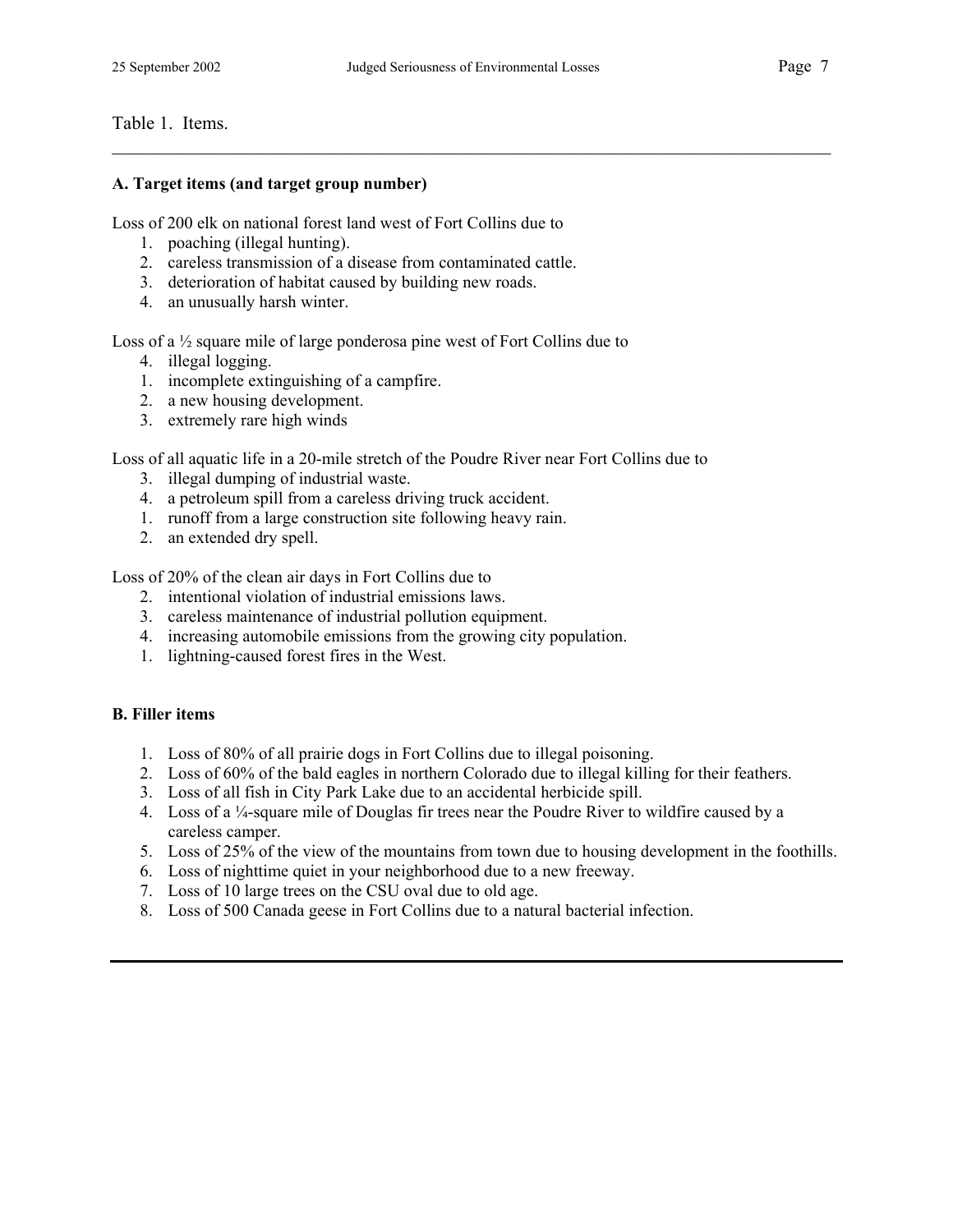| Table 2. Experimental design |  |  |  |
|------------------------------|--|--|--|
|------------------------------|--|--|--|

| Set            | <b>Items</b>                                     |
|----------------|--------------------------------------------------|
|                | Target group 1 (4 items) plus the 8 filler items |
| 2              | Target group 2 (4 items) plus the 8 filler items |
| 3              | Target group 3 (4 items) plus the 8 filler items |
| $\overline{4}$ | Target group 4 (4 items) plus the 8 filler items |

#### **Procedure**

The experiment took the average subject about 45 minutes to complete. Pretesting showed little or no drop in consistency as subjects proceeded through 264 comparisons. In any case, the repeated judgments of the filler items allowed us to test for a drop in consistency.

Subjects participated in the experiment in small groups but they did not interact, with each seated at a separate computer. Subjects were instructed to choose the "loss you consider to be the more serious" for each of the 264 pairs of items. The items of each pair were presented to subjects on the left and right sides of their computer screens. Subjects indicated their choices using the left and right cursor keys, and could undo their choice with the backspace key in order to make a correction.

Presentation order was randomized across subjects by, separately for each subject, randomly ordering the presentation of the four sets, randomly ordering the presentation of pairs within each set, and randomly ordering the position (left versus right side of the screen) of the two items of a pair. The four item sets were presented without a break between them, and subjects were not informed that the pairs were organized into four different sets.

The computer recorded the amount of time taken to enter each choice. These data show whether subjects become quicker in response time as they become more familiar with the items and the task, and allow an examination of the effect of presentation order on response time. Past study has shown that the time that most subjects require to make their choices drops rapidly over the first few choices and then settles down to a level of about 3 to 4 seconds per choice (Peterson & Brown, 1998). We expected this pattern to occur here as well, and in addition expected mean time to drop slightly across the item sets (from one set to the next, in the order of presentation). Of interest was whether this pattern would occur for each item set (i.e., whether the introduction of new items with the change to a new item set would initially cause decision times to lengthen).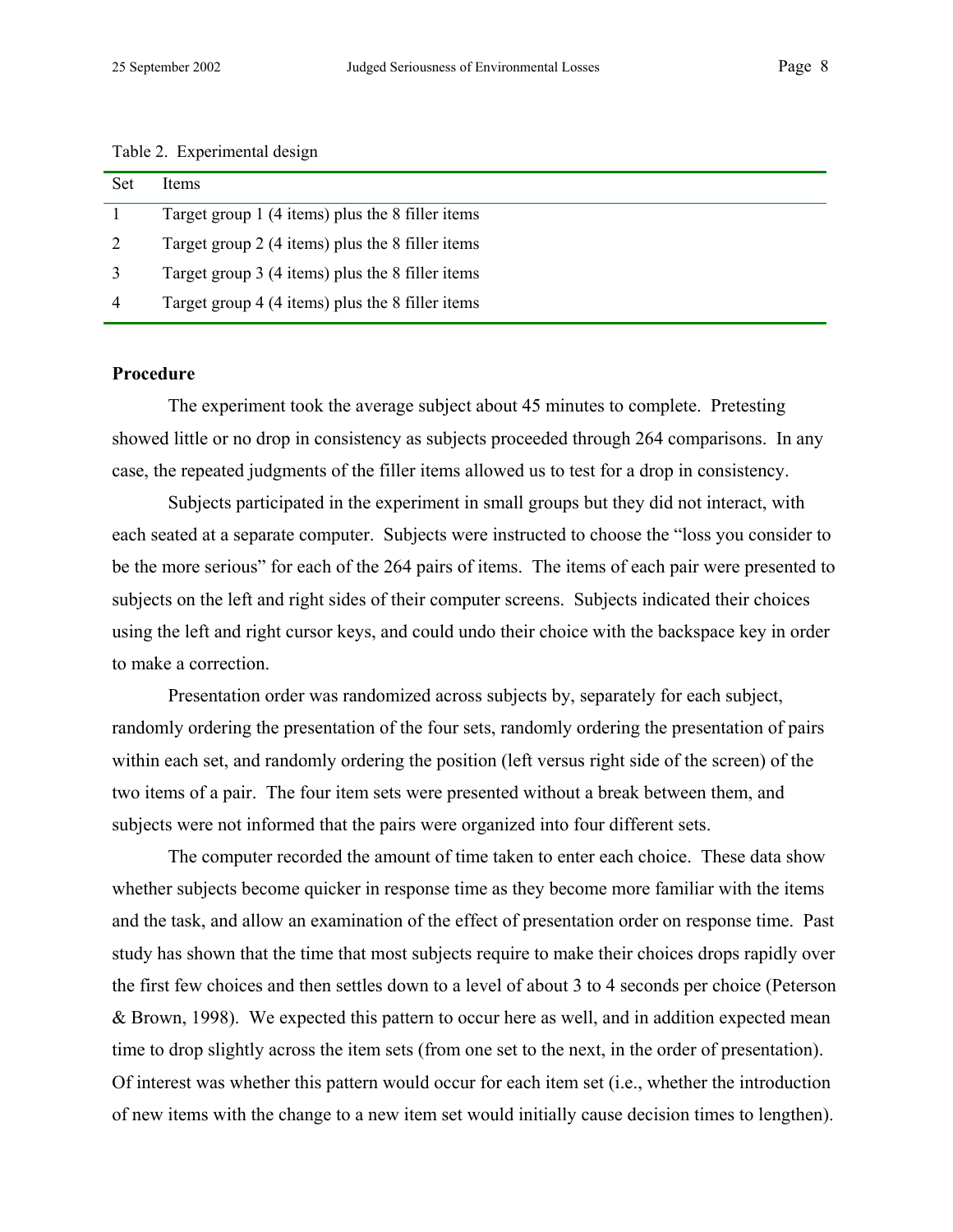### **Data Analysis**

A subject's vector of the numbers of times each item was chosen above the others is the set of *preference scores*. Preference scores were computed for each set of 12 items, yielding four sets of preference scores per subject. If a subject's choices were perfectly consistent, the preference scores for a set would contain each integer from 0 to 11. Inconsistency in a subject's choices causes some integers to disappear and others to appear more than once.

Inconsistency among a subject's paired comparisons occurs as *circular triads*, which indicate intransitive choice. For example, the following circular triad could result from the three possible pairings of three items: A>B>C>A. An individual subject's *coefficient of consistency* relates the observed number of circular triads to the maximum possible number (David, 1988). If *t* is the number of items in the set, the maximum possible number of circular triads, *m*, is  $t(t^2 - t^2)$ 4)/24 when *t* is even as in this study. A maximum of 70 circular triads is possible for choices among all possible pairs of 12 items. Letting *ai* equal the preference score of item *i* (i.e., the number of items in the choice set dominated by the  $i^{\text{th}}$  item) and *b* equal the average preference score (i.e.,  $(t-1)/2$ ), the number of circular triads for an individual subject, *c*, equals  $t(t^2-1)/24$  – 0.5 Σ $(a<sub>i</sub>–b)<sup>2</sup>$ . The subject's coefficient of consistency is then 1–(*c/m*). The coefficient varies from 1.0, indicating that there are no circular triads in a person's choices, to 0, indicating the maximum possible number of circular triads. From prior study we expected coefficient of consistency to differ across subjects. However, we did not expect it to differ across item sets or orders of presentation.

The means (across subjects) of the preference scores for each item are considered to approximate an interval scale measure (Dunn-Rankin, 1983), and can be used as scale values of the items. We used this simple approach for measuring group preference, but for presentation we converted mean preference scores to mean estimated probabilities of choosing the items, in order to remove the dependence of preference score on the number of items in the set. This linear transformation was performed by dividing the mean preference score of each item by the number of pairs in which the item appeared (which is *t*-1 for a set of *t* items if all possible pairs are judged). We estimated these choice probabilities separately for each set of items.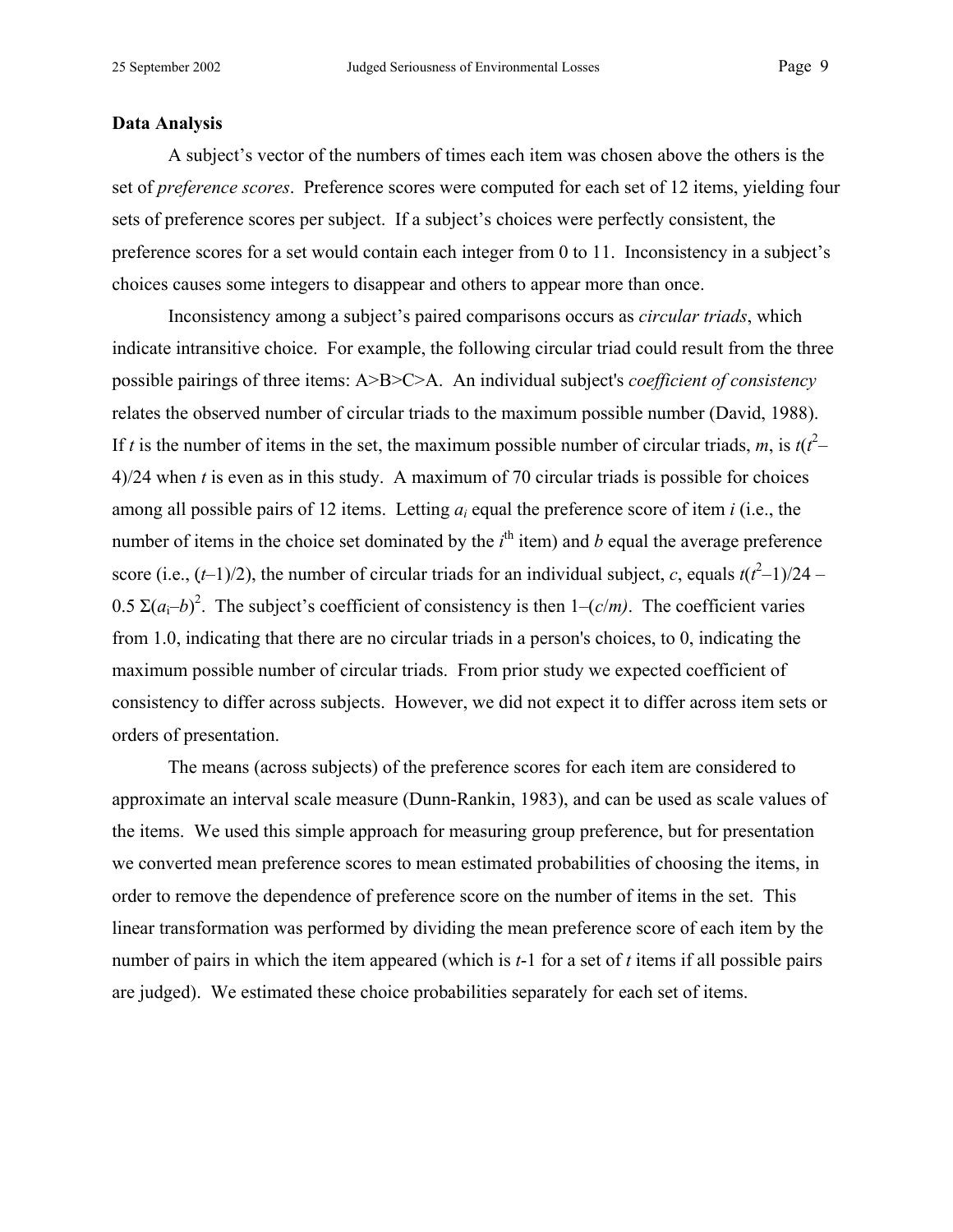## **RESULTS**

## **Reliability**

**Test-retest reliability**. The 28 filler item-by-filler item pairs were judged four times by each subject, once for each set of target items. Aggregate preference scores for each filler item were computed for each set (Table 3), allowing a comparison across the sets. The six correlation coefficients comparing the four sets of filler item preference scores are all above 0.998, indicating that changing the target items from one set to the next had no effect on the relative seriousness of the filler items.

| Item <sup>1</sup> | Set 1 | Set 2 | Set 3 | Set 4 |
|-------------------|-------|-------|-------|-------|
|                   | 0.53  | 0.52  | 0.52  | 0.54  |
| 2                 | 0.89  | 0.89  | 0.88  | 0.88  |
| 3                 | 0.53  | 0.53  | 0.53  | 0.54  |
| 4                 | 0.47  | 0.50  | 0.48  | 0.48  |
| 5                 | 0.38  | 0.38  | 0.39  | 0.38  |
| 6                 | 0.26  | 0.25  | 0.27  | 0.26  |
| 7                 | 0.15  | 0.15  | 0.14  | 0.16  |
| 8                 | 0.36  | 0.37  | 0.35  | 0.36  |

Table 3. Mean estimated choice probabilities of filler items

Items are listed in Table 1.

A two-way (item-by-set) analysis of variance on individual subject preference scores of the filler items showed no significant difference among the four sets,  $F(3, 8064) = 0.296$ ,  $p =$  $0.828$ ,  $\eta^2$  < .01, and no significant two-way interaction. In addition, an item-by-sequence twoway analysis of variance showed that sequence did not significantly affect judgments (i.e., that responses to the first set encountered did not differ from responses to the second set, etc.), *F*(3,  $8064$ ) = 0.022,  $p = 0.996$ ,  $\eta^2$  < .01.

*Consistency*. Mean coefficients of consistency across the 253 subjects were 0.85, 0.87, 0.86, and 0.85 for the first, second, third, and fourth sets, respectively, that subjects encountered. Minimum and maximum coefficients were not affected by sequence of presentation, ranging from 1.0 to about 0.1 regardless of whether the set was the first, second, third, or last to be encountered (Figure 1). Ninety percent of the subjects maintained a coefficient of at least 0.66 regardless of sequence of presentation. A minority of subjects was either extremely uncertain about their judgments or—more likely—simply made little attempt to answer meaningfully. A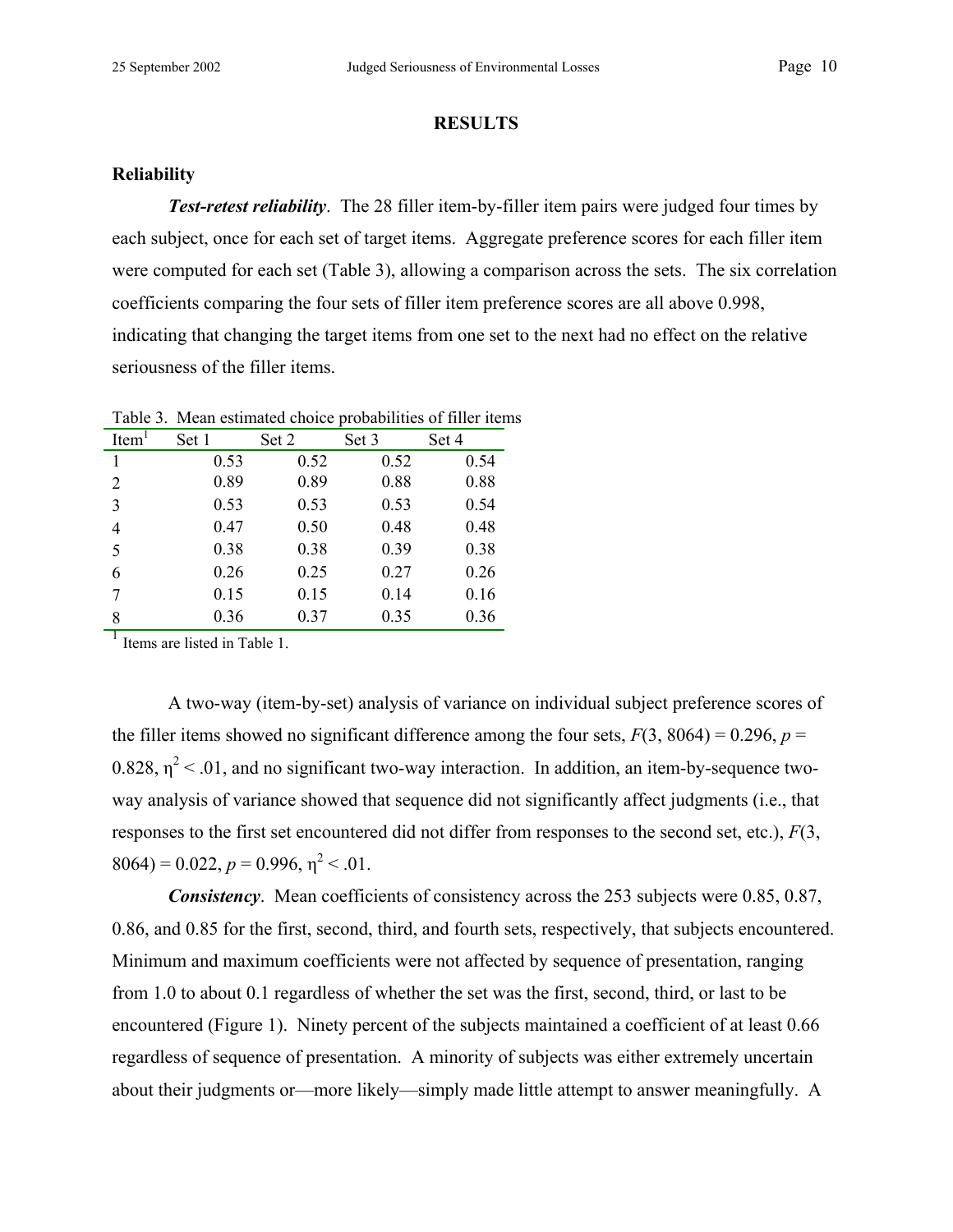one-way analysis of variance of coefficient of consistency showed that sequence did not significantly affect consistency,  $F(3, 1008) = 0.815$ ,  $p = 0.486$ ,  $\eta^2 < .01$ .<sup>6</sup>



Figure 1.

1

 Mean coefficients of consistency for the four sets (regardless of the order in which the sets appeared) ranged from 0.84 to 0.87. An analysis of variance showed no significant difference among the four sets,  $F(3, 1008) = 1.692$ ,  $p = 0.167$ ,  $\eta^2 < .01$ .

*Decision Time.* Another indication of reliability is found in the time subjects took to make their choices. As would be expected, the time required for making a choice decreased as subjects proceeded through the choices of a set (Figure 2), presumably because they gradually became more familiar with the items of the set. For example, with the first set of items subjects encountered they took an average of 16.3 seconds to respond to the first pair, an average of 9.4 seconds for the second pair, 8.3 seconds for the third pair, etc., with mean time dropping below 4 seconds by about the  $40<sup>th</sup>$  pair. Although there was no break between the last pair of the first set

 $6$  Coefficient of consistency is not normally distributed (Figure 1), suggesting that a nonparametric test may be more appropriate. A Kruskal-Wallis test shows no significant effect of sequence on coefficient of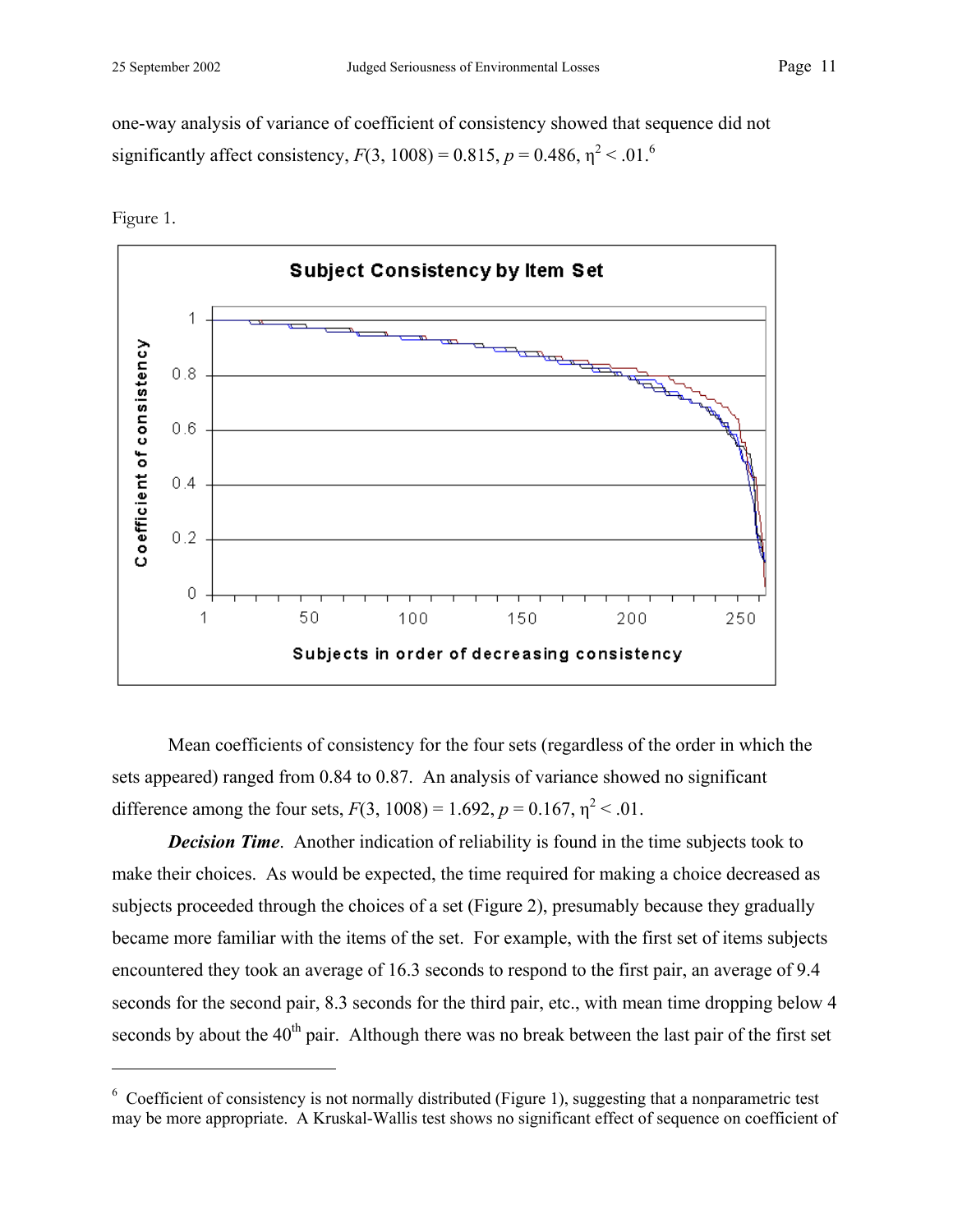and the first pair of the second set, the latter took about 10 seconds to complete (Figure 2), presumably because of the new target items introduced upon the switch between sets. Time then dropped as before, falling below 4 seconds by about the  $25<sup>th</sup>$  pair. A similar pattern is observed for the third and forth sets encountered.





Mean decision times were 4.9, 4.2, 4.0, and 3.8 seconds for the sets in the order in which they were encountered. A one-way analysis of variance of time showed a significant difference among the four orders,  $F(3, 260) = 8.493$ ,  $p < 0.001$ ,  $\eta^2 = .09$ . A Scheffé test showed that mean decision time of the first set encountered was significantly different from that of each of the other 3 sets encountered, but that mean times among the latter three sets encountered were not significantly different from each other.

## **Cause of Loss**

 $\overline{a}$ 

Figure 3 shows the effect of cause of loss on the judged seriousness of the four target losses. All four of the losses were judged as more serious if caused by a human action than if

consistency,  $\chi^2 = 2.19$ , df = 3, p = 0.533.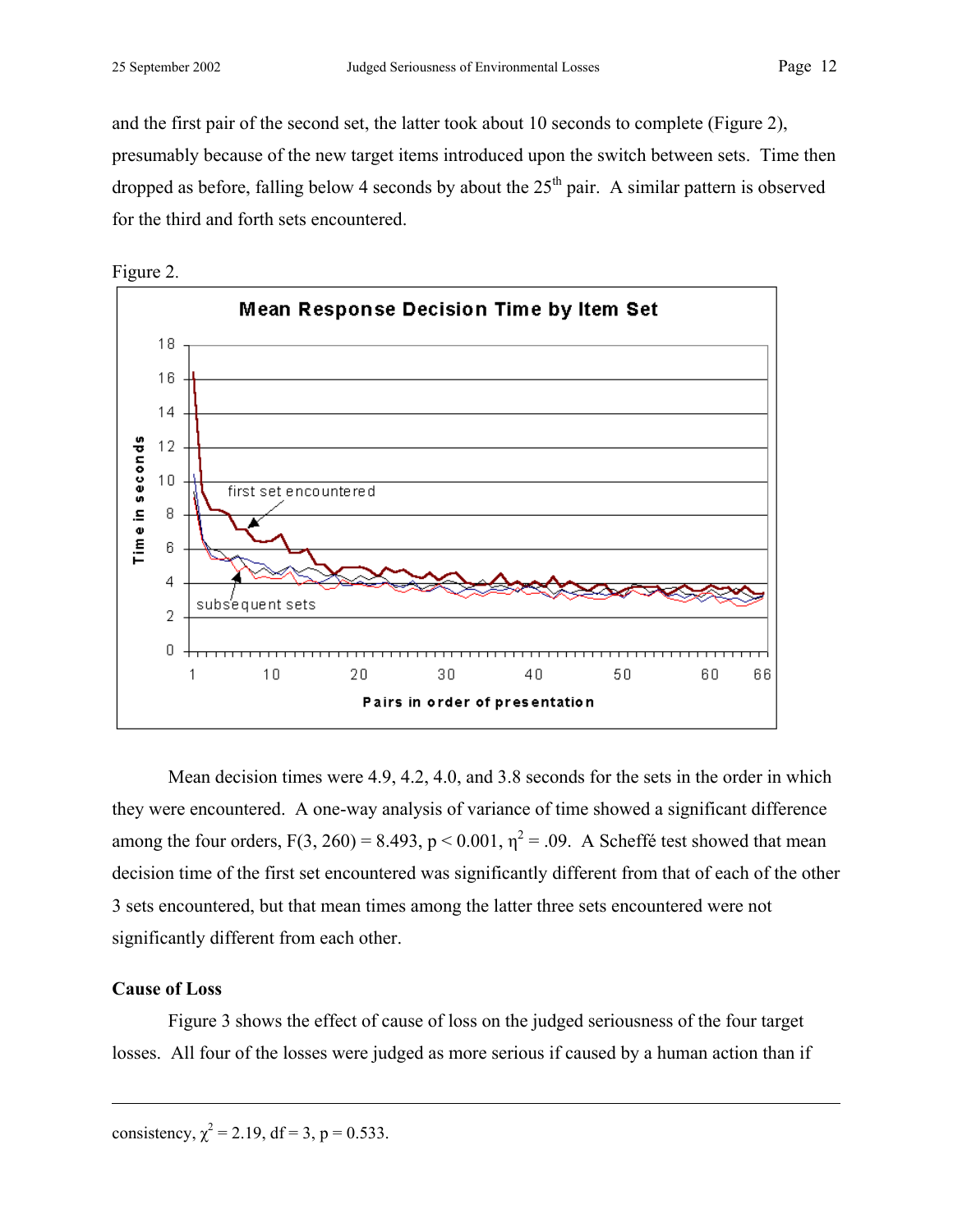caused by a natural event. There was little difference, however, among the three types of human-caused loss, although growth resulted in a slightly lower judgment of seriousness than did illegal action or carelessness. A two-way (cause-by-loss) analysis of variance including main effects and two-way interactions of the preference scores from the individual subjects found significant differences among types of cause,  $F(3, 4032) = 362$ ,  $p < 0.001$ ,  $\eta^2 = .21$ , as well as a significant cause-by-loss interaction,  $F(9, 4032) = 3.02$ ,  $p = 0.001$ ,  $\eta^2 < .01$ . (Significant differences were also found between losses, as reported in the next section.) A Scheffé test found that the seriousness of losses caused by illegal behavior was not significantly different from the seriousness of losses caused by carelessness ( $p = 0.476$ ) but that the seriousness of losses caused by growth was significantly lower than that caused by illegal behavior  $(p < 0.001)$ or carelessness ( $p = 0.011$ ), and that the seriousness of losses caused by natural events was significantly lower than that caused by any of the human causes ( $p \le 0.001$  for each of the three human-caused losses). Additional tests are reported in the Appendix.





The significant cause-by-loss interaction can be explored by analyzing the causes two at a time. Two-way analyses of variance showed that the cause-by-loss interaction was significant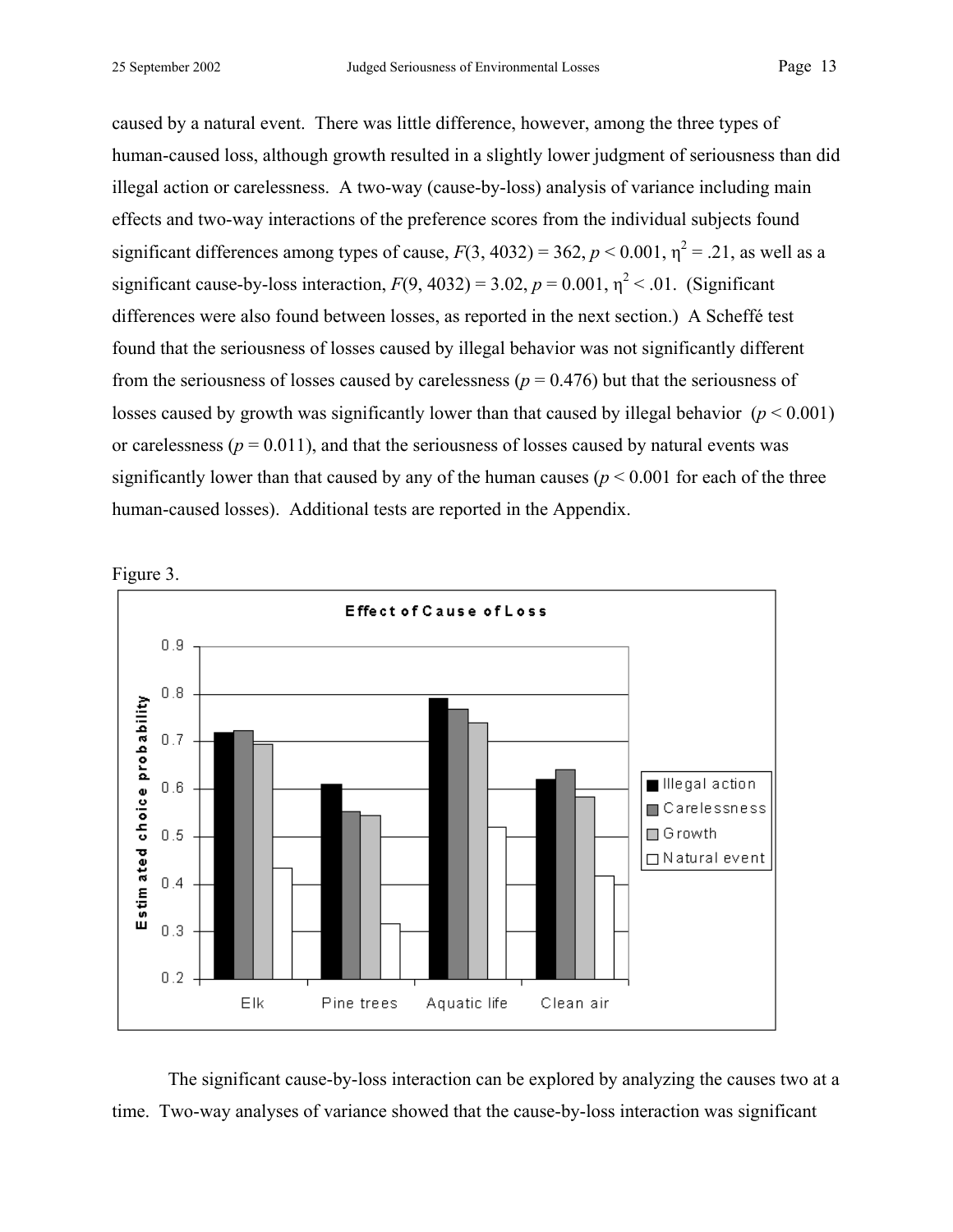(at  $p < 0.05$ ) for three pairs of causes: 1 and 2, 1 and 4, and 3 and 4. The interaction for causes 1 and 2 (illegal action and carelessness) is most evident in Figure 3 because order reverses: loss of clean air was judged as more seriousness if caused by carelessness than by illegal action, whereas for two of the other losses the reverse is true. The interaction is likely to be due to the details of the descriptions of cause. For example, perhaps the use of "pollution" to describe the loss of clean air due to carelessness caused the loss to be more salient than did the use of "emissions" to describe that loss when due to illegal behavior. If we are correct about the cause of the interactions, they are of relatively little interest here, except to highlight the importance of wording in describing the causes of losses.

#### **Relative Seriousness**

Figure 4 shows the estimated choice probabilities of the 24 loss+cause items. Illegal killing of eagles was considered the most serious loss. Losses of aquatic life by each of the three types of human action were next most serious, followed by losses of 200 elk by the three types of human action. The six next most serious losses were those of clean air and  $\frac{1}{2}$  square mile of pine trees by each of the three types of human cause. Accidental loss of the fish in City Park Lake (a small stocked lake) was next, followed by illegal poisoning of prairie dogs. The last nine losses included six naturally caused losses, partial loss of a view and loss of nighttime quiet both due to growth, and loss of ¼ square mile of fir trees due to carelessness.

A two-way (item-by-set) analysis of variance on individual subject preference scores for the filler items showed that item was highly significant,  $F(7, 8064) = 1052$ ,  $p < 0.001$ ,  $\eta^2 = .48$ , but that the item-by-set interaction was not significant,  $F(21, 8064) = 0.304$ ,  $p = 0.999$ ,  $\eta^2 < .01$ . A Scheffé test showed that each filler item was significantly different from each other filler item  $(p < 0.003)$  except for item 1 versus item 3 ( $p = 1.0$ ) and item 5 versus item 8 ( $p = 0.660$ ). And a two-way (cause-by-loss) analysis of variance on individual subject preference scores for the target items (mentioned in the previous section) showed that loss was highly significant, *F*(3,  $4032$ ) = 181,  $p < 0.001$ ,  $\eta^2$  = .12. A Scheffé test showed that each target loss was significantly different from each other target loss ( $p < 0.001$ ). Thus, there was sufficient agreement among subjects to yield clear distinctions among the losses. Additional tests are reported in the Appendix.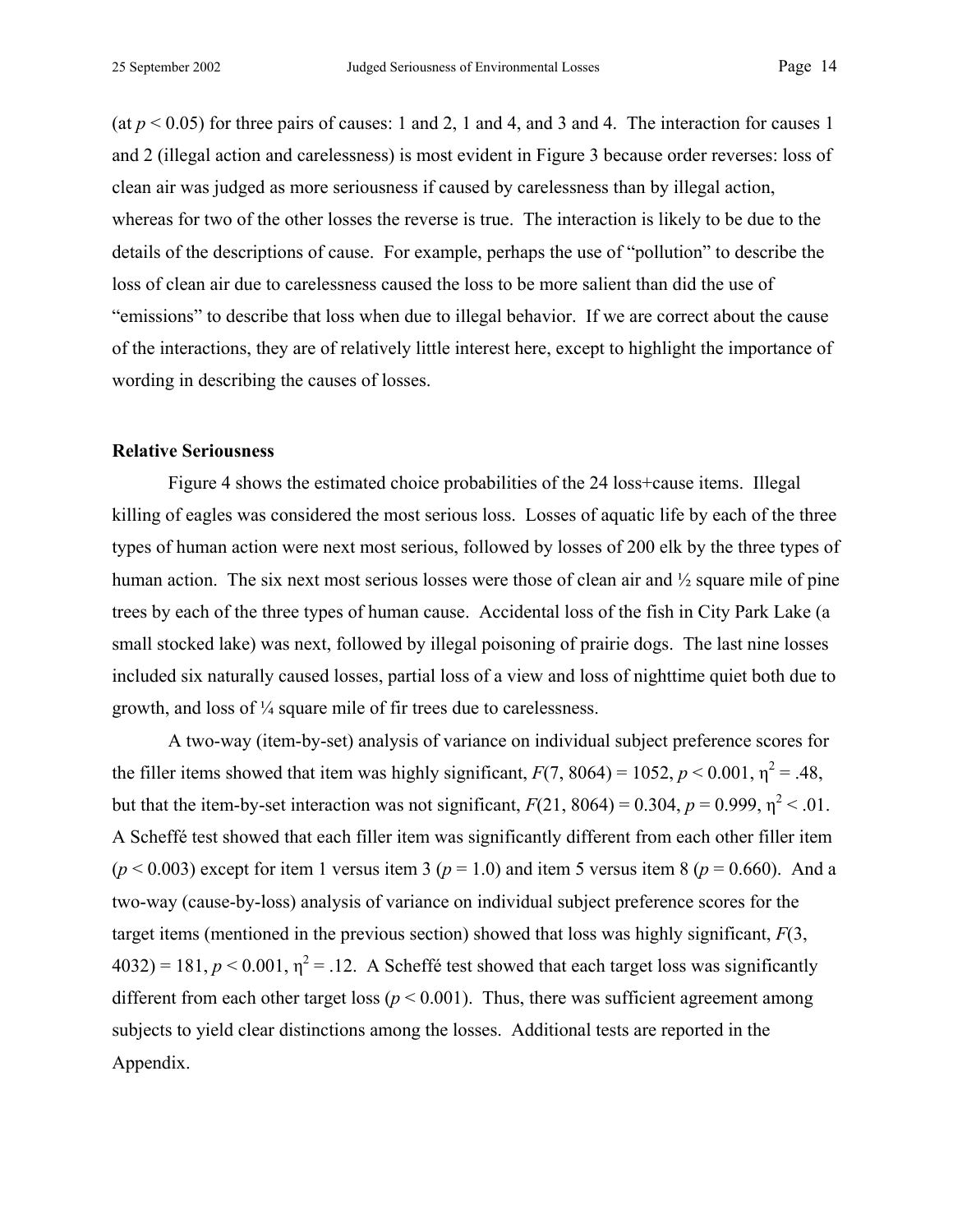



 $I =$  illegal,  $C =$  carelessness,  $G =$  growth,  $N =$  natural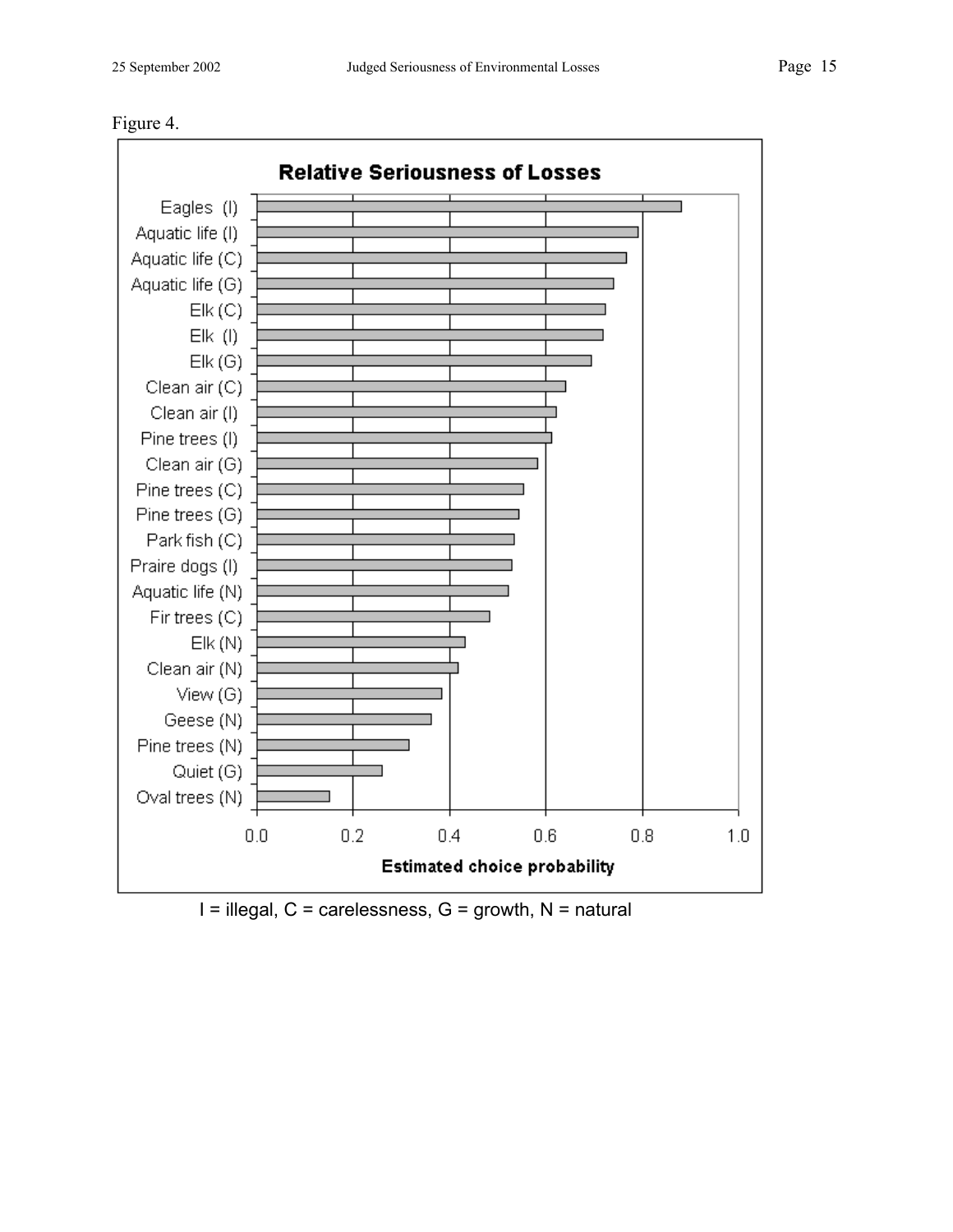#### **DISCUSSION**

The paired comparison method yielded very reliable results. We found that although subjects differed in the consistency with which they judged the seriousness of the losses (coefficients of consistency ranged across subjects from 1.00 to 0.10), relatively few subjects fell in the lower half of the coefficient range. A small minority of subjects were either extremely inconsistent in their judgments or simply did not take the exercise seriously. More importantly, we found that consistency did not vary across the four sets or by the sequence of presentation, increasing our confidence that most subjects were able to meaningfully respond to all 264 pairs of items.

The effect of cause of loss on judged seriousness was very strong. Environmental losses were considered much more serious when they were caused by human actions than when caused by natural events. Clearly, judged seriousness of an environmental loss is a function of the cause of loss as well as the nature and magnitude of the loss. This finding is similar to that of prior studies (mentioned in the Introduction) that focused on "importance" of environmental losses or on how much society should be doing to save endangered species, and to studies that focused on compensation for personal injuries. Thus, the finding appears to be robust to considerable changes in the type of loss and the evaluation criterion.

Distinctions among the three types of human cause—illegal behavior, carelessness, and the effects of growth—were relatively minor, although losses were slightly less serious when caused by growth than when caused by illegal or careless behavior. In other words, the distinction between human and natural cause was much more important than the distinction between clearly attributable and non-attributable human cause.

Kahneman et al. (1993) ascribe the greater importance of human-caused, as opposed to naturally caused, losses to a sense of outrage. This feeling of outrage is linked to the sense of violation that accompanies human-caused losses of environmental assets. When someone harms an environment we hold dear, they have taken something from us without our permission. It is this sense of violation that probably underlies the damage compensation codified in such laws as the Clean Water Act or the Oil Pollution Prevention Act, which Baker (1995) has argued is akin to the pain and suffering awards of torts. However, outrage is only one of the reactions that are likely to describe that sense of violation. Outrage probably applies best to illegal acts, and perhaps also applies well to negligence. It applies less well to the general effects of economic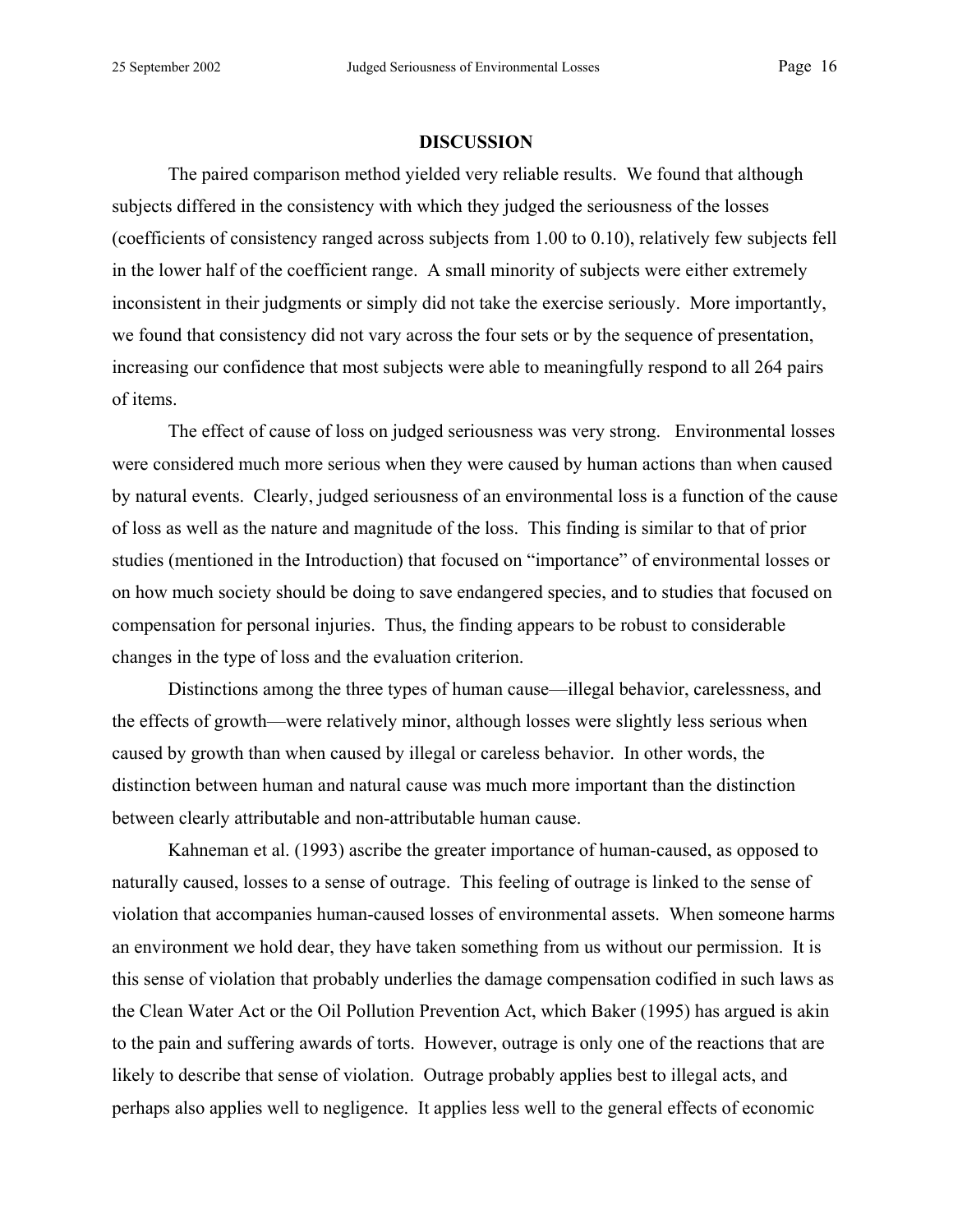1

and population growth, to which we all to some extent contribute. The sense of violation associated with loss caused by growth may be due more to concern, or even in some cases guilt, about our own actions or at least about the general process of human activity and consumption.<sup>7</sup> Just as feelings of moral responsibility can enhance willingness to pay (Walker et al., 1999), they may also affect judgments of seriousness of loss if the judges are themselves partly responsible for the loss.

When environmental losses are caused by natural events, the sense of violation or concern that is provoked, or the sense of responsibility for the loss that we may feel, is probably less than when the loss results from human actions. In addition, we suggest that naturally caused losses are judged to be less serious because they are considered unavoidable and in the natural scheme of things, as opposed to human-caused losses which are avoidable. Indeed, some naturally caused losses may even be considered beneficial in the long run. For example, wildfire reduces accumulated fuels, returns nutrients to the soil, and can improve wildlife habitat. In contrast, human-caused losses, no matter what the type of human cause, may be considered unnatural impositions on the ecological order. It is perhaps partly because of this fact that the law provides no compensation for the loss of natural entities caused by natural events. The sense of violation at the loss of large trees in a nearby forest that one feels if they were lost to illegal logging is largely absent if the trees were lost to naturally occurring high winds.<sup>8</sup>

It should be mentioned that the ranking of losses established in this study, which is based on the judgments of university students, may not transfer to other populations. The preferences of students may reflect, among other things, their stage in life. For example, students may be less sensitive to losses of nighttime quiet (one of the filler losses) than middle-aged adults.

 $<sup>7</sup>$  A sense of violation may also help to explain the results of studies of compensation for personal injury.</sup> If subjects desire to compensate victims for the violation they have suffered as well as for the physical loss, more compensation would be due following a human-caused loss than following a naturally caused loss.

 $8$  In our study, there was no mention of punishment of the injurer. Because the possibility of punishment was unspecified, subjects were left to make whatever assumptions they chose. Such assumptions could have enhanced the judgments of seriousness of human-caused, as opposed to naturally caused, environmental losses. We do, however, have a suggestion, in the work of Baron, that the possibility of punishment of the injurer is not essential to a distinction between judgments of naturally caused and human-caused losses. As mentioned in the Introduction, Baron (1993) controlled for the possibility of punishment in his study of personal injury losses by instructing subjects that compensation would have no effect on the injurer, yet he still found that some subjects' assessments of compensation for injured parties were higher for human-caused injuries than for naturally caused injuries.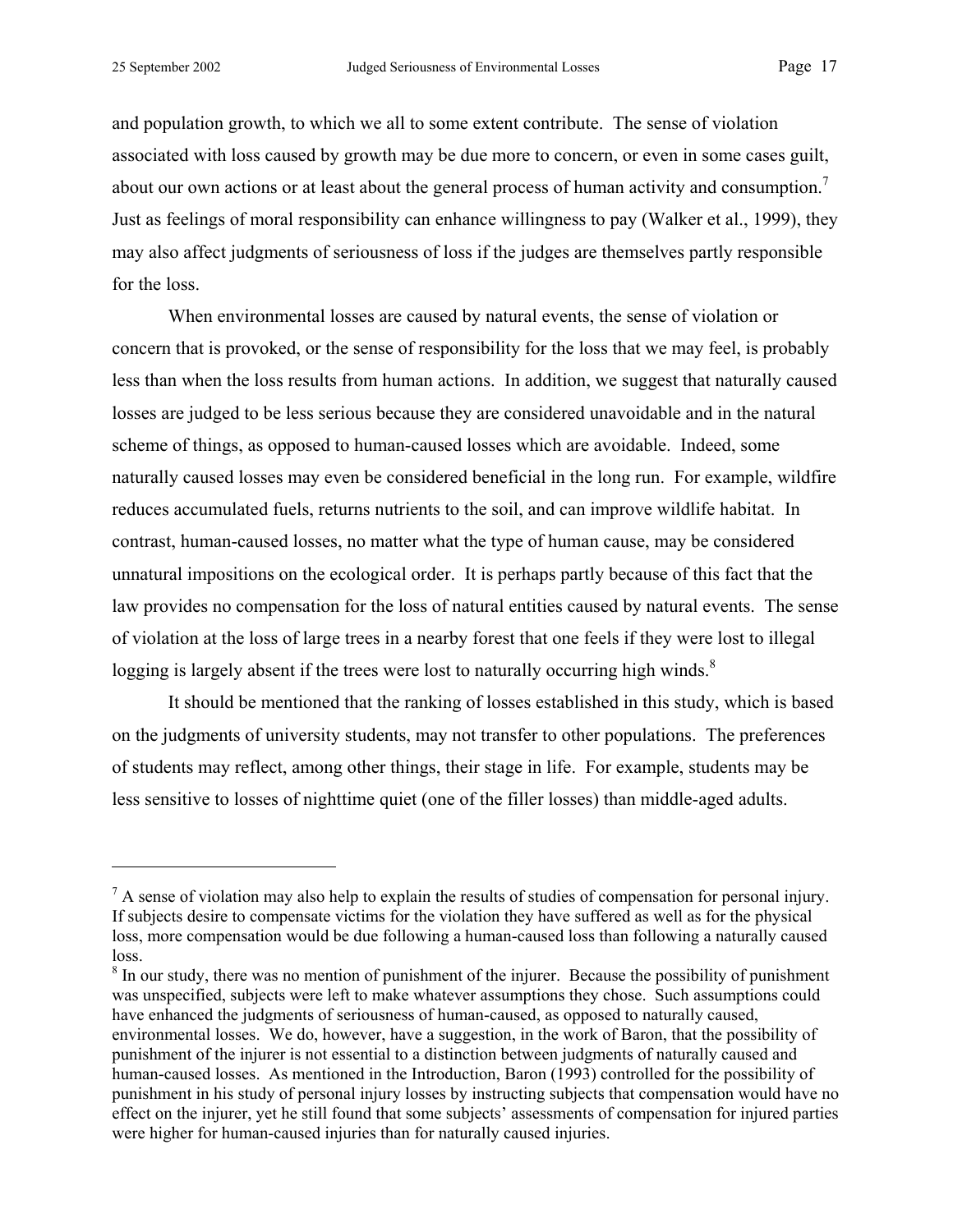Nevertheless, we expect that the broad conclusions of this study, especially the relative seriousness of the four types of cause, will transfer well to adults in general.

Regardless of why naturally caused losses are judged less serious than otherwise identical human-caused losses, it is clear that they *are* so judged. Perhaps the safest approach to establishing a public preference-based ranking of the seriousness of environmental losses (see Brown et al., 2002) would be to not list the cause of losses when they are presented for judgment. However, results of studies of juries' estimates of damage (cited in the Introduction) suggest that subjects would find it difficult to judge the seriousness of environmental losses irrespective of cause. Listing losses without an associated cause runs the risk that respondents will assume causes, and more likely assume certain causes for certain losses, thereby failing to avoid the problem.

## **REFERENCES**

- Baker, K. K. (1995). Consorting with forests: rethinking our relationship to natural resources and how we should value their loss. *Ecological Law Quarterly, 22*, 677-728.
- Baron, J. (1993). Heuristics and biases in equity judgments: A utilitarian approach. In B. A. Mellers & J. Baron (Eds.), *Psychological Perspectives on Justice: Theory and Applications* (pp. 109-137). New York: Cambridge University Press.
- Baron, J., & Ritov, I. (1993). Intuitions about penalties and compensation in the context of tort law. *Journal of Risk and Uncertainty, 7*, 17-33.
- Brown, T. C., Nannini, D., Gorter, R. B., Bell, P. A., & Peterson, G. L. (2002). *Judged seriousness of environmental losses: reliability and cause of loss*.Unpublished manuscript, Fort Collins, Colorado.
- David, H. A. (1988). *The Method of Paired Comparisons* ( Second ed. Vol. 41). New York, NY: Oxford University Press.
- DeKay, M. L., & McClelland, G. H. (1996). Probability and utility components of endangered species preservation programs. *Journal of Experimental Psychology: Appied, 2*, 60-83.
- Dunn-Rankin, P. (1983). *Scaling Methods*. Hillsdale, NJ: Lawrence Erlbaum Associates.
- Feigenson, N., Park, J., & Salovey, P. (1997). Effect of blameworthiness and outcome severity on attributions of responsibility and damage awards in comparative negligence cases. *Law and Human Behavior, 21*(6), 597-617.
- Hoehn, J. P., & Randall, A. (2002). The effect of resource quality information on resource injury perceptions and contingent values. *Resource and Energy Economics, 24*, 13-31.
- Kahneman, D., Ritov, I., Jacowitz, K. E., & Grant, P. (1993). Stated willingness to pay for public goods: A psychological perspective. *Psychological Science, 4*(3), 310-315.
- Peterson, G. L., & Brown, T. C. (1998). Economic valuation by the method of paired comparison, with emphasis on evaluation of the transitivity axiom. *Land Economics, 74*(2), 240-261.
- Radin, M. J. (1993). Compensation and commensurability. *Duke Law Journal, 43*, 56-86.
- Thurstone, L. L. (1927). A law of comparative judgment. *Psychology Review, 34*, 273-286.
- Torgerson, W. S. (1958). *Theory and Methods of Scaling*. New York, NY: John Wiley & Sons.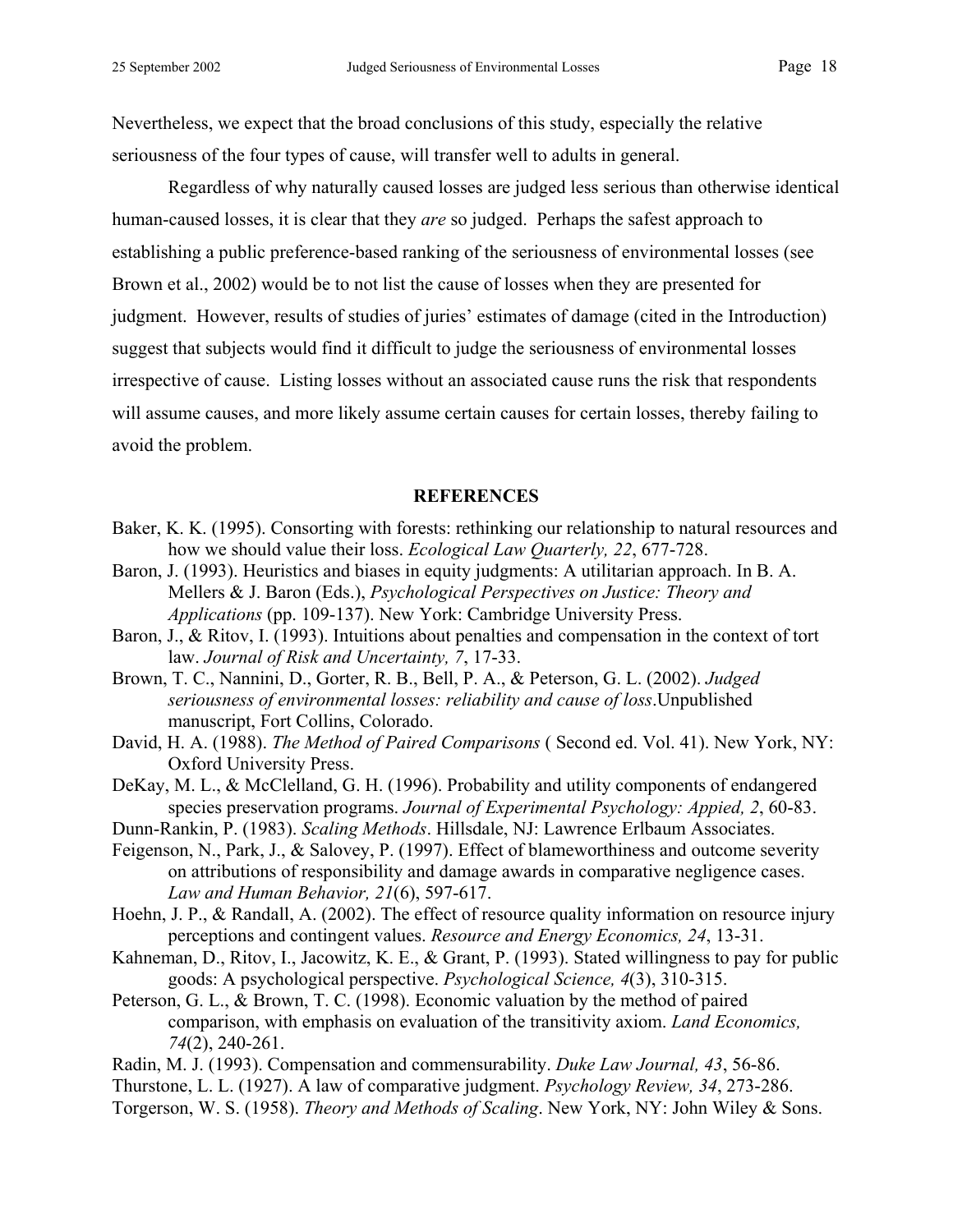Walker, M. E., Morera, O. F., Vining, J., & Orland, B. (1999). Disparate WTA-WTP disparities: The influence of human versus natural causes. *Journal of Behavioral Decision Making, 12*(3), 219-232.

Zickafoose, D. J., & Bornstein, B. H. (1999). Double discounting: The effects of comparative negligence on mock juror decision making. *Law and Human Behavior, 23*(5), 577-596.

## **APPENDIX**

The experimental procedure followed for this study required many responses per subject. Multiple responses from the same subject cannot be assumed to be independent (i.e., they may be correlated). The analysis of variance procedures reported in the text assume independence. Correlation among multiple responses per subject may be controlled for using the Mixed procedure in SAS to test for treatment differences. This appendix reports results of statistical tests using this procedure for the principal tests of this study, namely those comparing causes and losses.

The cause-by-loss analysis using the Mixed procedure found cause to be highly significant,  $F(3, 756) = 326.60$ ,  $p < 0.001$ , loss to be highly significant,  $F(3, 756) = 83.83$ ,  $p <$ 0.001, and the cause-by-loss interaction to be highly significant,  $F(9, 2268) = 7.37$ ,  $p < 0.001$ . Because of a significant cause-by-loss interaction, comparing causes is safest if done separately for each loss (Table A1).

| $\frac{1}{2}$ . $\frac{1}{2}$ . $\frac{1}{2}$ . $\frac{1}{2}$ . $\frac{1}{2}$ .<br>performing numerous separate tests, |             |         |                 |           |
|------------------------------------------------------------------------------------------------------------------------|-------------|---------|-----------------|-----------|
| Cause <sup>1</sup>                                                                                                     | Target loss |         |                 |           |
|                                                                                                                        | Elk         | Pine    | Aquatic<br>life | Clean air |
| $1 \text{ vs } 2$                                                                                                      | 0.994       | < 0.001 | 0.382           | 0.509     |
| $1 \text{ vs } 3$                                                                                                      | 0.268       | < 0.001 | 0.003           | 0.048     |
| $1 \text{ vs } 4$                                                                                                      | < 0.001     | < 0.001 | < 0.001         | < 0.001   |
| $2 \text{ vs } 3$                                                                                                      | 0.163       | 0.918   | 0.232           | < 0.001   |
| $2 \text{ vs } 4$                                                                                                      | < 0.001     | < 0.001 | < 0.001         | < 0.001   |
| $3 \text{ vs } 4$                                                                                                      | < 0.001     | < 0.001 | < 0.001         | < 0.001   |

Table A1. Significance of differences between causes (SAS Mixed procedure, Tukey-Kramer multiple comparisons test, probability level with a Bonferroni adjustment to the alpha level to account for performing numerous separate tests)

 $1 =$  illegal behavior; 2 = carelessness; 3 = economic and population growth;  $4 =$  natural event